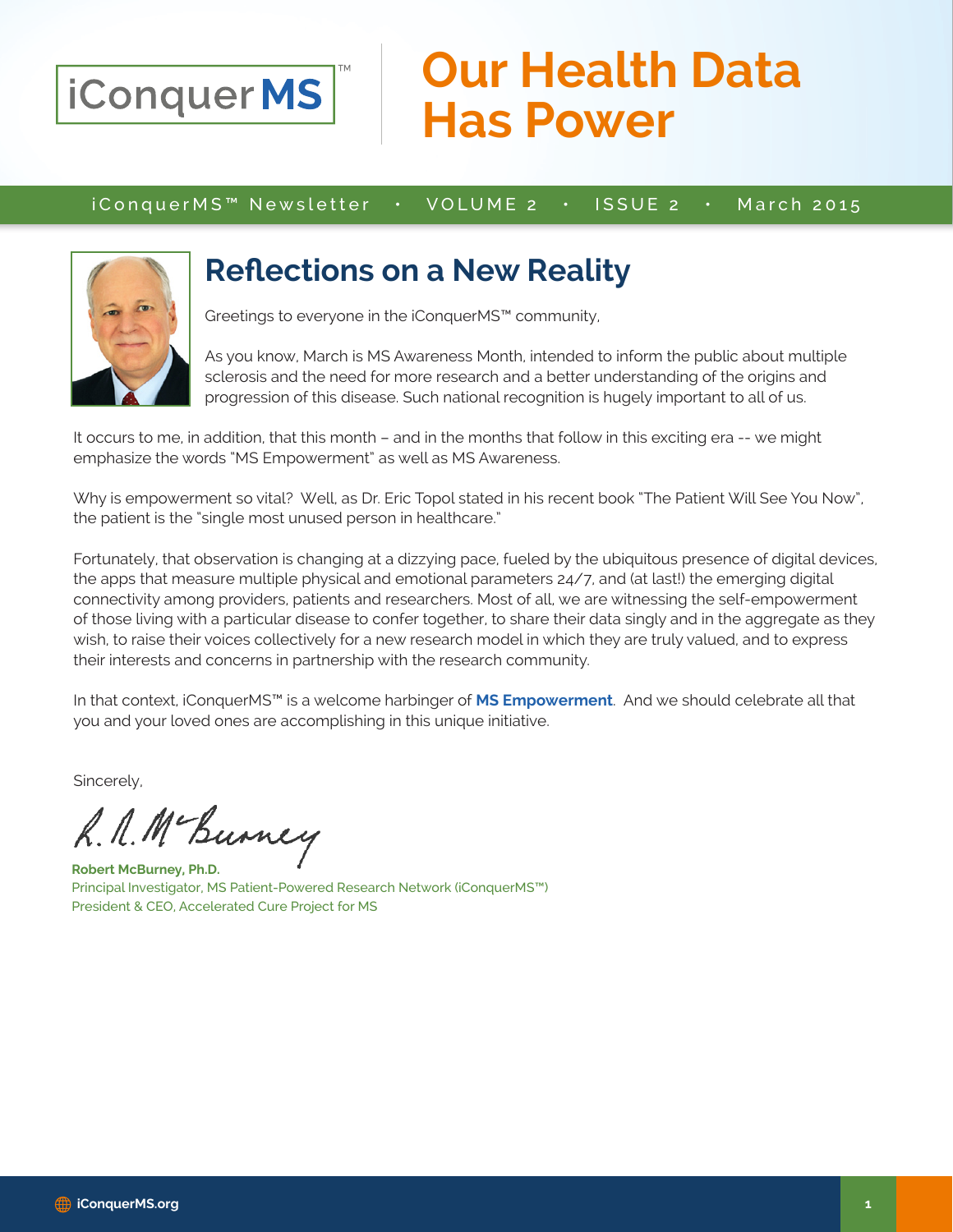# iConquerMS



## **Finding Common Ground among Partners**

**Nicholas G. LaRocca, Ph.D. National Multiple Sclerosis Society**

Dr. LaRocca, Vice President, Health Care Delivery and Policy Research at the National MS Society, is a fervent supporter of the goals and strategies of iConquerMS™. He has served on the iConquerMS™ Membership Committee since the start of the initiative. Recently, Dr.

LaRocca commented on how much MS research has evolved during his 30+ years in the field, and the many opportunities he sees for productive new pathways in the future.

#### **Q: What's the most striking change you've seen in almost four decades in MS research?**

**LaRocca:** The changes have been dramatic. When I started, most patients were seen by neurologists, and were treated primarily for exacerbations of their disease. There really wasn't much interest in rehabilitation or quality of life. Today, it's totally different – since MS is a disease that affects a person for life, we have to help people to live their best lives, looking much more broadly than just at medication.

#### **Q: Who has changed in that picture: the researcher or the person living with MS?**

**LaRocca:** Fortunately, both! I see a real revolution in that people with MS are much more involved in their own treatment today, as well as being highly engaged in research. The research community is also now seeking ways to incorporate patients and their families in a more realistic partnership. Of course, iConquerMS™ and its role within PCORI (Patient-Centered Outcomes Research Institute) is part of that trend. And, there are lots of exciting changes on the horizon.

#### **Q: What does it mean to "look more broadly than just at medication"?**

**LaRocca:** One very fertile area is around lifestyle and wellness, which has only recently been embraced by the research community. This can include exercise, such as what level and types of physical activity can produce what kinds of benefits. Or, it may cross over into biology, such as examining the microbiome to study both good and bad types of bacteria and the role they may play in promoting or compromising health. Diet and nutrition are a major pillar as well, with research honing in on the potential role of Vitamin D in slowing disease progression. The National MS Society is developing a Wellness Initiative to explore how lifestyle strategies may help with the challenges of MS, and input and data from iConquerMS™ participants is obviously of critical value to that.

#### **Q: Progress in personalized medicine has taught us that diseases may have many molecular sub-categories that must be treated in different ways. Is that true yet in MS?**

**LaRocca:** We are learning more and more about genetics and MS, but clearly there is no single gene that predisposes for risk of the disease. Rather, there are dozens of areas in the human genome that may play a role. In addition, certain genes may interact with a person's environment, and we need to know more about the impact of such interactions. We also know that the human body has mechanisms to repair damage even in the central nervous system, so researchers are looking at the factors that interfere with the body's natural process of restoration, and ways to enhance it.

#### **(Continued next page)**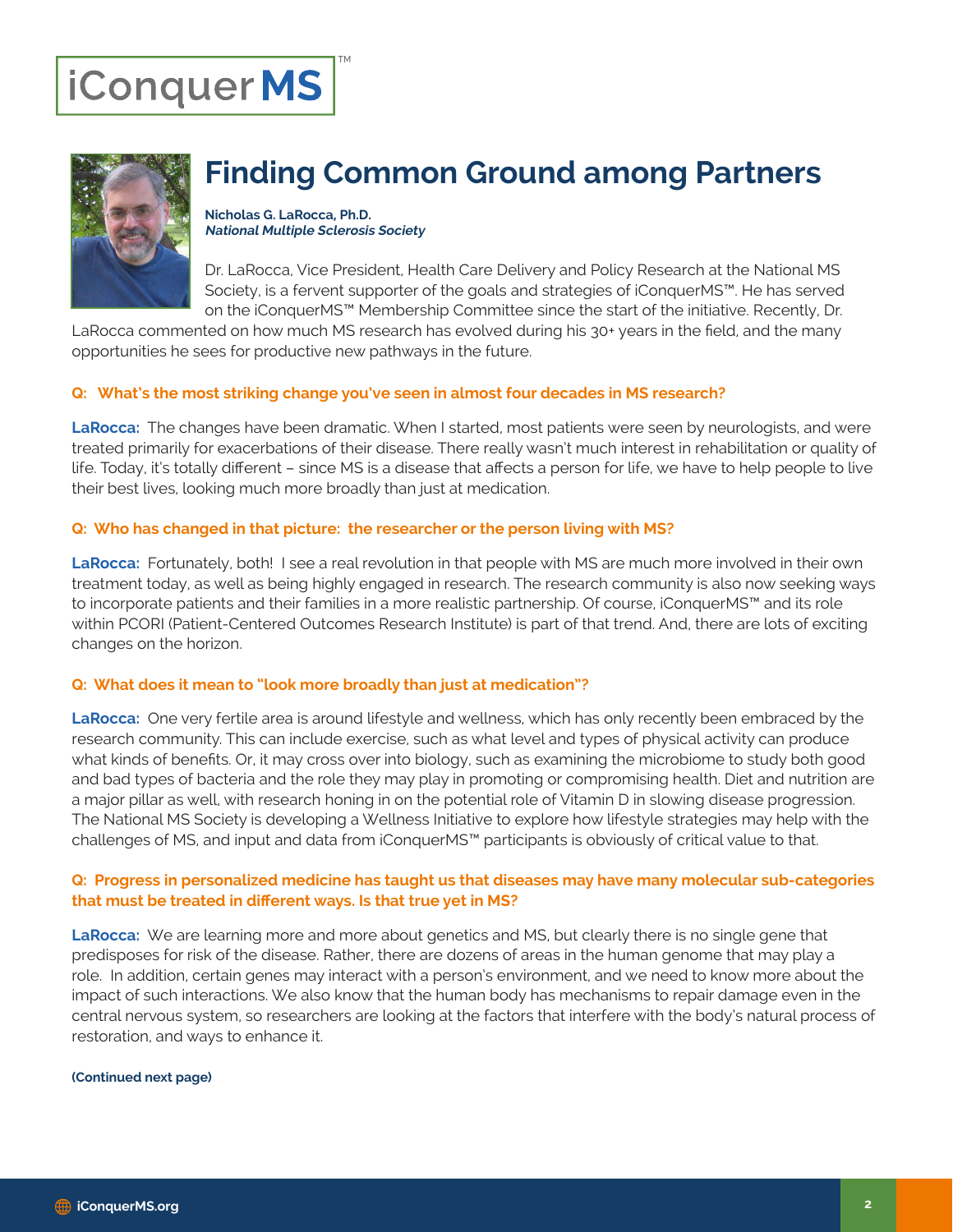# iConquerMS

#### **Finding Common Ground among Partners (Continued)**

**Q: How can patients play a role in this kind of research?**

**LaRocca:** In the field of so-called molecular or personalized medicine, the patient is truly at the center. We'll need to hear more of the 'voice' of those living with MS, and their families, about their concerns, their tolerance for various types of therapy, their challenges in daily living, and so on. I believe we need to go beyond what has been done before in the relationship between patients and researchers, and actually create a new research model.

#### **Q: What specifically do you hope to accomplish through iConquerMS™?**

**LaRocca:** That's a long list! I believe iConquerMS™ will be a partner with the National MS Society to find 'common ground' between those living with MS and the research community. In that way, we can begin to truly listen to and incorporate the voice of the patient in all types of research. iConquerMS™ may also help to find ways in which individuals with the disease can record their experiences and utilize that data to empower themselves in their own daily lives. iConquerMS™ can also contribute to our effort to determine the true number of individuals with MS in this country, as well as the diversity of those affected by the disease. And those are just a few possibilities – in coming months I'm sure that discussions among patients and researchers will yield more and more fruitful paths for collaboration.

Dr. Nicholas LaRocca is a clinical psychologist who has worked in the field of MS for over 30 years. He was an associate professor at Albert Einstein College of Medicine and New York Medical College before joining the Society in 1997. He currently serves as Vice President of Health Care Delivery and Policy Research in the Advocacy, Services, and Research Department of the Society.

## **Suggest a Research Question!**

iConquerMS™ wants to accelerate research into the topics **you** care about.

As someone living with MS, you know the disease better than anyone — and your ideas about what researchers should explore are very valuable.

It's easy for iConquerMS™ registrants: just log into your account at **www.iConquerMS.org**, and go to the "Connect with Research" menu.